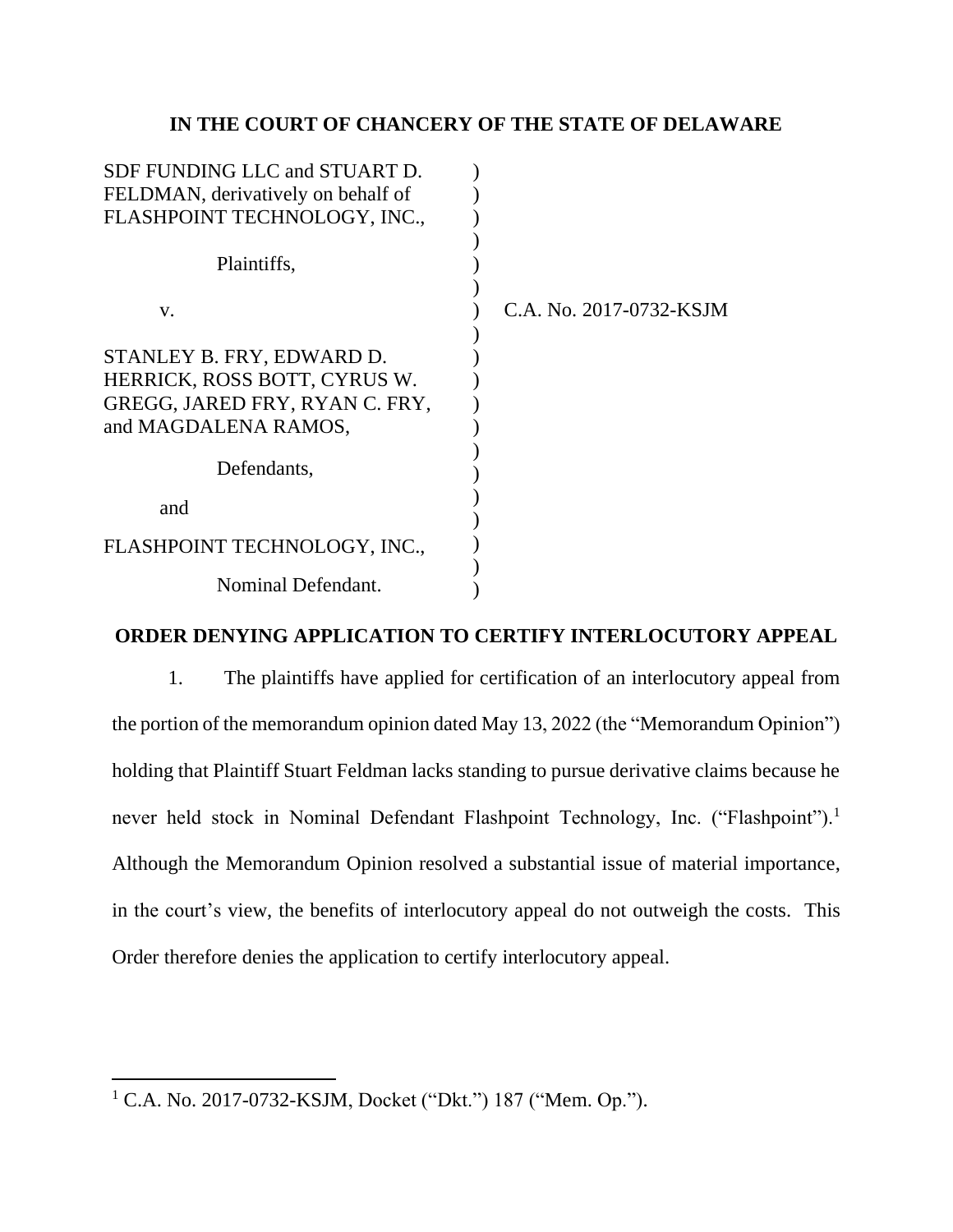2. Section 327 of the Delaware General Corporation Law requires a plaintiff pursuing a derivative claim to hold stock in the corporation at the time of the alleged wrong.<sup>2</sup> The plaintiffs in this case are Feldman and his wholly owned subsidiary, SDF Funding LLC ("SDF"). Mid-way through the period relevant to this litigation, Feldman transferred his indirect interests in Flashpoint from another wholly owned LLC to SDF. When defending against a motion for summary judgment, the plaintiffs did not dispute that the contemporaneous ownership requirement of Section 327 deprived SDF of standing to pursue derivative claims as to actions that occurred before SDF obtained stock. Instead, the plaintiffs argued that the court should "look through" the LLCs and grant standing to Feldman as the sole owner of the LLCs under the equitable standing doctrine. The Memorandum Opinion rejected this argument.

3. Supreme Court Rule 42 permits certification of interlocutory appeal when "the order of the trial court decides a substantial issue of material importance that merits appellate review before a final judgment."<sup>3</sup> If the "substantial issue" requirement is met, this court will then analyze eight factors concerning whether "there are substantial benefits that will outweigh the certain costs that accompany an interlocutory appeal."<sup>4</sup> Rule 42 cautions that "[i]nterlocutory appeals should be exceptional, not routine, because they

<sup>&</sup>lt;sup>2</sup> 8 *Del. C.* § 327 (providing that "[i]n any derivative suit instituted by a stockholder of a corporation, it shall be averred in the complaint that the plaintiff was a stockholder of the corporation at the time of the transaction of which such stockholder complains or that such stockholder's stock thereafter devolved upon such stockholder by operation of law").

 $3$  Supr. Ct. R. 42(b)(i).

 $4 Id. 42(b)(ii)$ ; *see id.*  $42(b)(iii)(A)–(H)$ .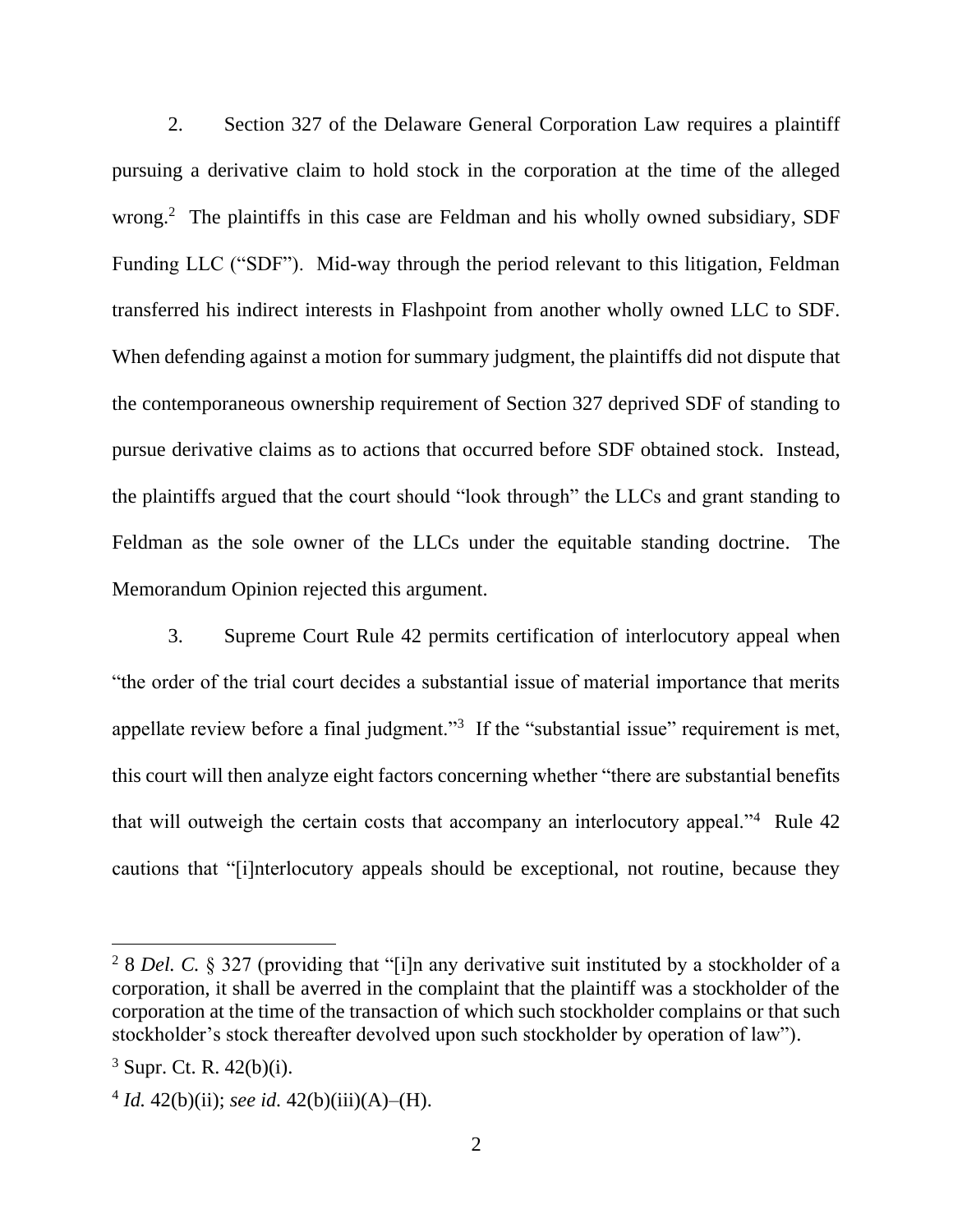disrupt the normal procession of litigation, cause delay, and can threaten to exhaust scarce party and judicial resources."<sup>5</sup> This language of Rule 42 serves as an interpretive principle, requiring that the court interpret the factors such that interlocutory appeals are the exception and not routine. 6

4. The Memorandum Opinion resolved the issue of standing, which qualifies as a substantial issue of material importance.<sup>7</sup> The parties agree on this point.<sup>8</sup>

5. Because the substantial-issue requirement is satisfied, the analysis turns to whether there are substantial benefits outweighing the costs of an interlocutory appeal.<sup>9</sup> Rule 42 supplies eight factors to consider when conducting this balancing analysis.<sup>10</sup> The plaintiffs rely on only four of the Rule 42 factors— $(A)$ ,  $(B)$ ,  $(C)$ , and  $(H)$ . The plaintiffs effectively concede that the other four factors do not weigh in favor of certifying

 $5$  *Id.* 42(b)(ii).

<sup>6</sup> *See also id.* 42(b) (stating that "[i]f the balance is uncertain, the trial court should refuse to certify the interlocutory appeal"); Donald J. Wolfe, Jr. & Michael A. Pittenger, *Corporate and Commercial Practice in the Delaware Court of Chancery* § 18.04[c] (2d ed. 2021).

<sup>7</sup> *See WMI Liquid. Tr. v. XL Specialty Ins. Co.*, 2013 WL 4520982, at \*1 (Del. Super. Aug. 23, 2013) (holding that "[w]hether a [p]laintiff has standing" is a classic "determination of a substantial issue . . . under Rule 42(b)"); *see also Gentile v. Rossette*, 2005 WL 3272361, at \*2 (Del. Ch. Nov. 21, 2005) (noting that "whether the Plaintiffs have standing to pursue their share dilution claim" constituted a substantial issue under Rule 42(b)).

<sup>8</sup> *See* Dkt. 190, Pls.' Emergency Appl. For Certification of Interlocutory Appeal ("Pls.' Appl.") at 3; Dkt. 191, Defs.' Opp'n to Pls.' Appl. For Certification of Interlocutory Appeal ("Defs.' Opp'n") at 3.

<sup>9</sup> *See* Supr. Ct. R. 42(b)(ii); *id.* 42(b)(iii)(A)–(H).

 $10$  *Id.* 42(b)(iii).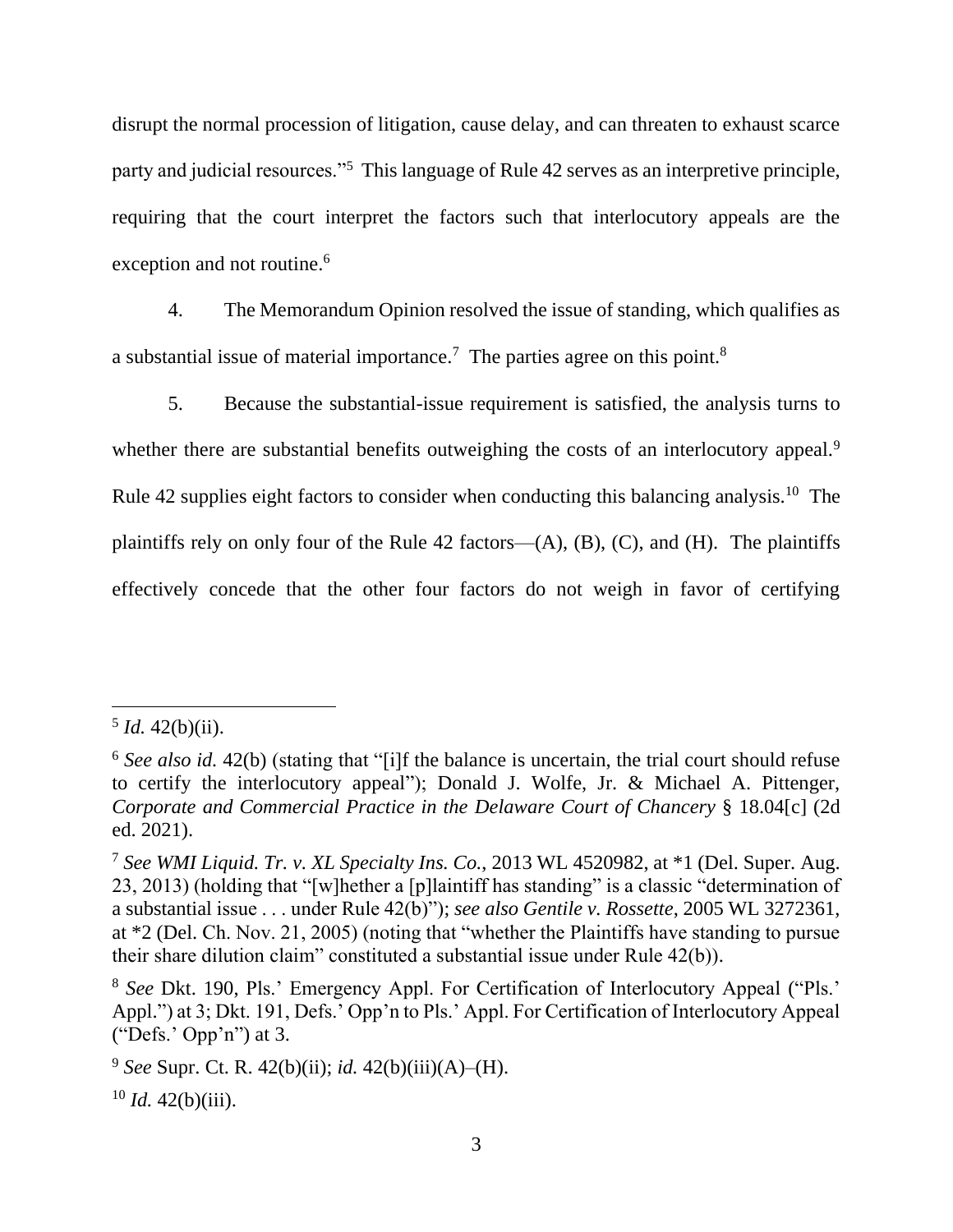interlocutory appeal by failing to advance arguments to that effect in their application. Of the four factors on which the plaintiffs rely, only one provides clear support.

6. Factor (A), which asks whether "[t]he interlocutory order involves a question of law resolved for the first time in this State,"<sup>11</sup> does not support certification. It is true that the plaintiffs urged a novel application of the equitable standing doctrine, and that the court took the argument seriously, going so far as to request supplemental briefing on the matter. Still, the Memorandum Opinion did not adopt the plaintiffs' novel argument nor expand the law in the direction urged by the plaintiffs. The outcome of this aspect of the Memorandum Opinion—that a party who does not own stock in a solvent corporation lacks standing to pursue derivative claims on its behalf—should not surprise anyone. Effectively, the plaintiffs' argument is that the Factor (A) inquiry should focus more on the creativity of the rejected argument, as opposed to the novelty of the legal holding. But such a focus would create perverse incentives to develop attenuated arguments to support certification of interlocutory appeal. A better interpretation of Factor (A) would focus on the application of law, including whether the decision at issue broke new ground. In this case, the Memorandum Opinion declined to do so.

7. Factor (B), which asks whether "[t]he decisions of the trial courts are conflicting upon the question of law,"<sup>12</sup> does not support certification. The plaintiffs point

<sup>&</sup>lt;sup>11</sup> *Id.* 42(b)(iii)(A).

 $12$  *Id.* 42(b)(iii)(B).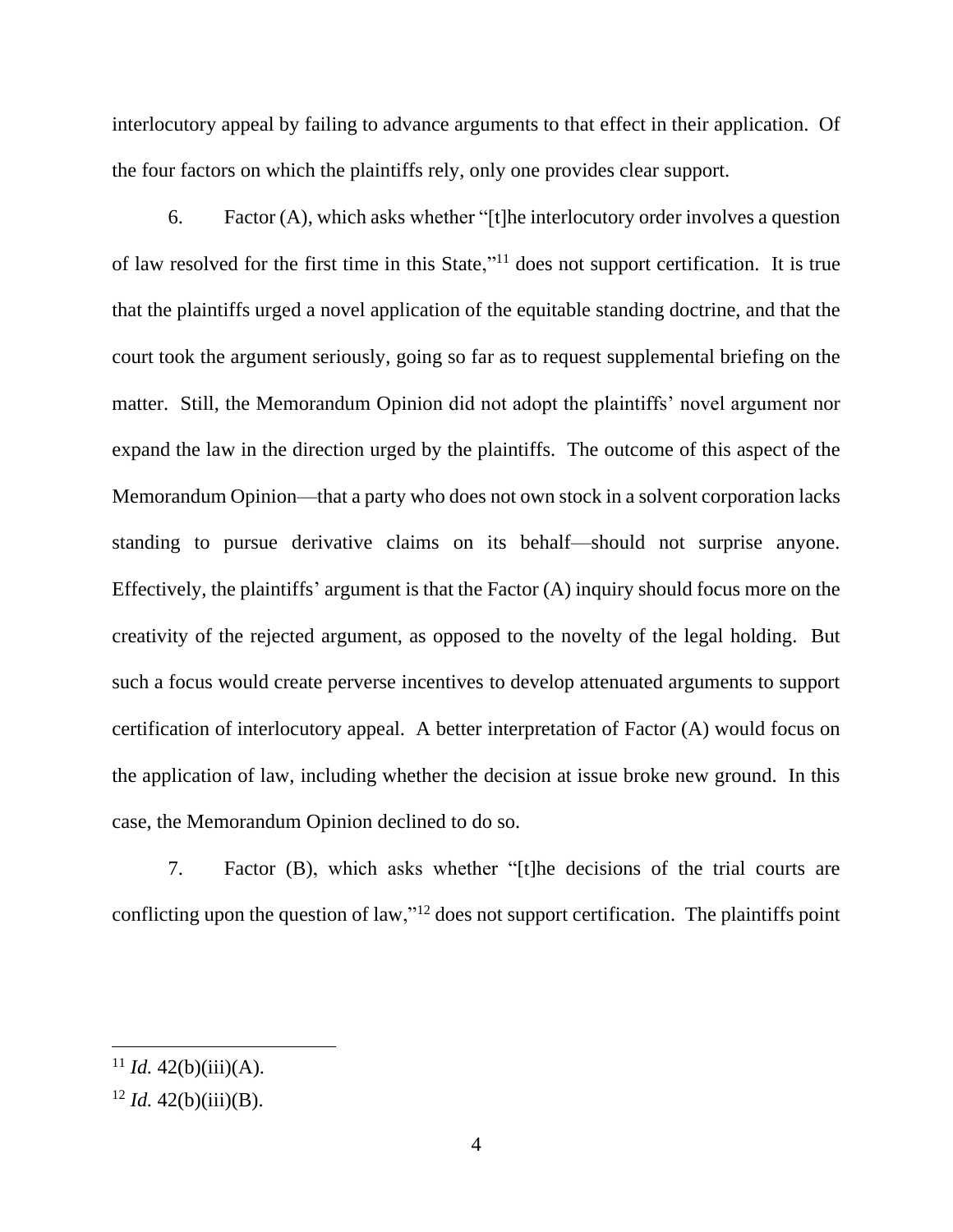to several cases that they say are in conflict with aspects of the Memorandum Opinion, but none are.

8. First, the plaintiffs challenge the Memorandum Opinion's conclusion that the "complete failure of justice" standard is not met where other potential parties have standing to challenge the same harm, even if they are unwilling to do so. They argue that this conclusion directly conflicts with other trial court decisions. Yet the plaintiffs' citations on this point range from a case that specifically contradicts their argument<sup>13</sup> to a case that does not concern equitable standing at all.<sup>14</sup> In reality, there is no conflict.<sup>15</sup>

9. Second, the plaintiffs argue that the Memorandum Opinion stands in conflict

with *North American Catholic Educational Programming Foundation, Inc. v. Gheewalla*,

<sup>13</sup> *See Kalisman v. Friedman*, 2013 WL 1668205, at \*6 (Del. Ch. Apr. 17, 2013) (interpreting *Schoon v. Smith*, 953 A.2d 196 (Del. 2008), as "holding that there was no need for director derivative standing on the facts presented because the stockholder that had nominated the director was *able* to sue" (emphasis added)). The defendants correctly point out that "'[a]ble' is not the same as 'willing,'" Defs.' Opp'n at 7, rendering *Kalisman* in line with the Memorandum Opinion's holding that "where other avenues for relief exist for the corporation, even if only theoretical, extending the doctrine of equitable standing is unnecessary." Mem. Op. at 18.

<sup>14</sup> *See In re Dole Food Co., Inc. S'holder Litig.*, 2015 WL 5052214, at \*43 n.36 (Del. Ch. Aug. 27, 2015) (considering whether a fiduciary breached his fiduciary duty by sharing information with an affiliated stockholder and its advisors).

<sup>&</sup>lt;sup>15</sup> The plaintiffs seem to fault the court for failing to grant the plaintiffs' counsel leave to seek other potential plaintiffs, but this is an odd argument—leave was never required and was thus never an impediment. Plus, by the time of supplemental briefing, the plaintiffs' counsel had moved past this argument. With supplemental briefing, the plaintiffs submitted a declaration from counsel suggesting—based on a passive market check of sorts and interactions with two stockholders—that they were unlikely to find a replacement plaintiff. *See* Dkt. 172 ¶¶ 4–8. In any event, and in my view, none of this is relevant, because the failure-of-justice standard calls for a theoretical analysis concerning whether classes of residual claimants would have standing to pursue claims on behalf of the corporation, not a survey of whether those with standing would be willing to sue.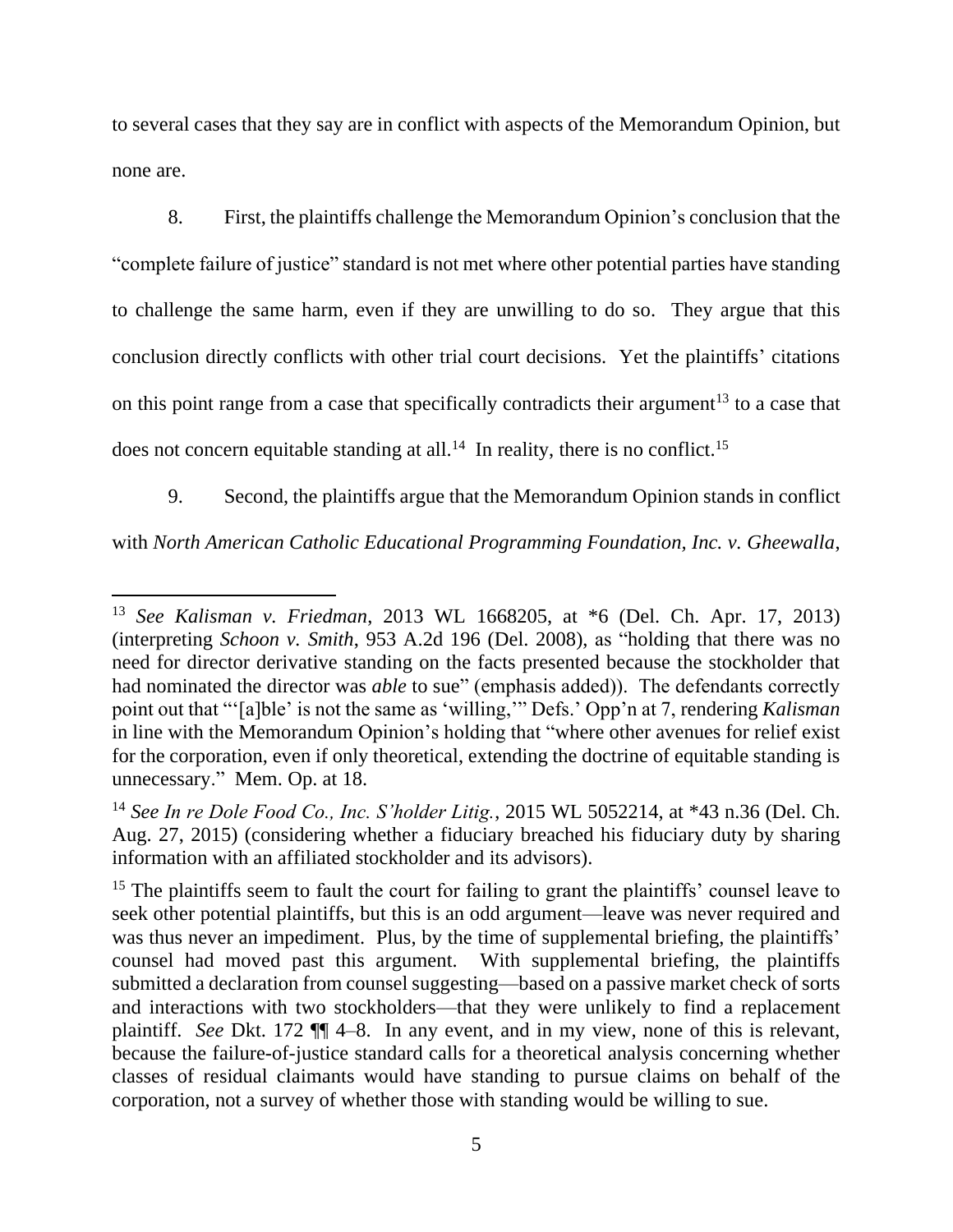which extended derivative standing to creditors of insolvent corporations.<sup>16</sup> Although the plaintiffs' point is that *Gheewalla* did not expressly require a "complete failure of justice," that case does not support an extension of equitable standing to Feldman. Unlike a creditor, Feldman lacks a direct interest that could replace Flashpoint stockholders as a residual owner of Flashpoint's assets.<sup>17</sup>

10. Third, the plaintiffs cite to cases that they describe as being "in tension" with the Memorandum Opinion declining to extend equitable standing to Feldman. Of the five cases cited by the plaintiffs, four did not involve the issue of equitable standing at all.<sup>18</sup> The fifth case, *Boulden v. Albiorix, Inc.*, involved an unusual set of facts.<sup>19</sup> There, plaintiff Boulden owned a minority interest in the nominal defendant Albiorix, Inc. through two intermediate entities. Specifically, Boulden owned a minority interest in OCI, an LLC which wholly owned Iapetus B.V., which wholly owned Albiorix. The fiduciaries who

<sup>16</sup> Pls.' Appl. at 8 (citing to 930 A.2d 92, 101–02 (Del. 2007)).

<sup>&</sup>lt;sup>17</sup> Mem. Op. at 15. In any event, *Gheewalla* is consistent with the "complete failure of justice" standard as interpreted by the Memorandum Opinion. As the *Gheewalla* court explained, "[w]hen a corporation is insolvent, . . . its creditors take the place of the shareholders as the residual beneficiaries of any increase in value." 930 A.2d at 101. Thus, like stockholders of a solvent corporation, creditors of an insolvent corporation are uniquely situated and incentivized to pursue claims on behalf of the corporation. *See also Quadrant Structured Prods. Co., Ltd. v. Vertin*, 115 A.3d 535, 549, 554 (Del. Ch. 2015) (building on *Gheewalla* and citing approvingly to the complete-failure-of-justice standard).

<sup>18</sup> *See* Pls.' Appl. at 10–12 (citing the following cases, none of which involved the issue of equitable standing: *Morris v. Spectra Energy P'rs (DE) GP, LP*, 246 A.3d 121 (Del. 2021); *Levitt Corp. v. Off. Depot, Inc.*, 2008 WL 1724244 (Del. Ch. Apr. 14, 2008); *In re IAC/InterActive Corp.*, 948 A.2d 471 (Del. Ch. 2008); *In re NVF Co. Litig.*, 1989 WL 146237 (Del. Ch. Nov. 22, 1989)).

<sup>19</sup> 2013 WL 396254 (Del. Ch. Jan. 31, 2013), as revised (Feb. 7, 2013).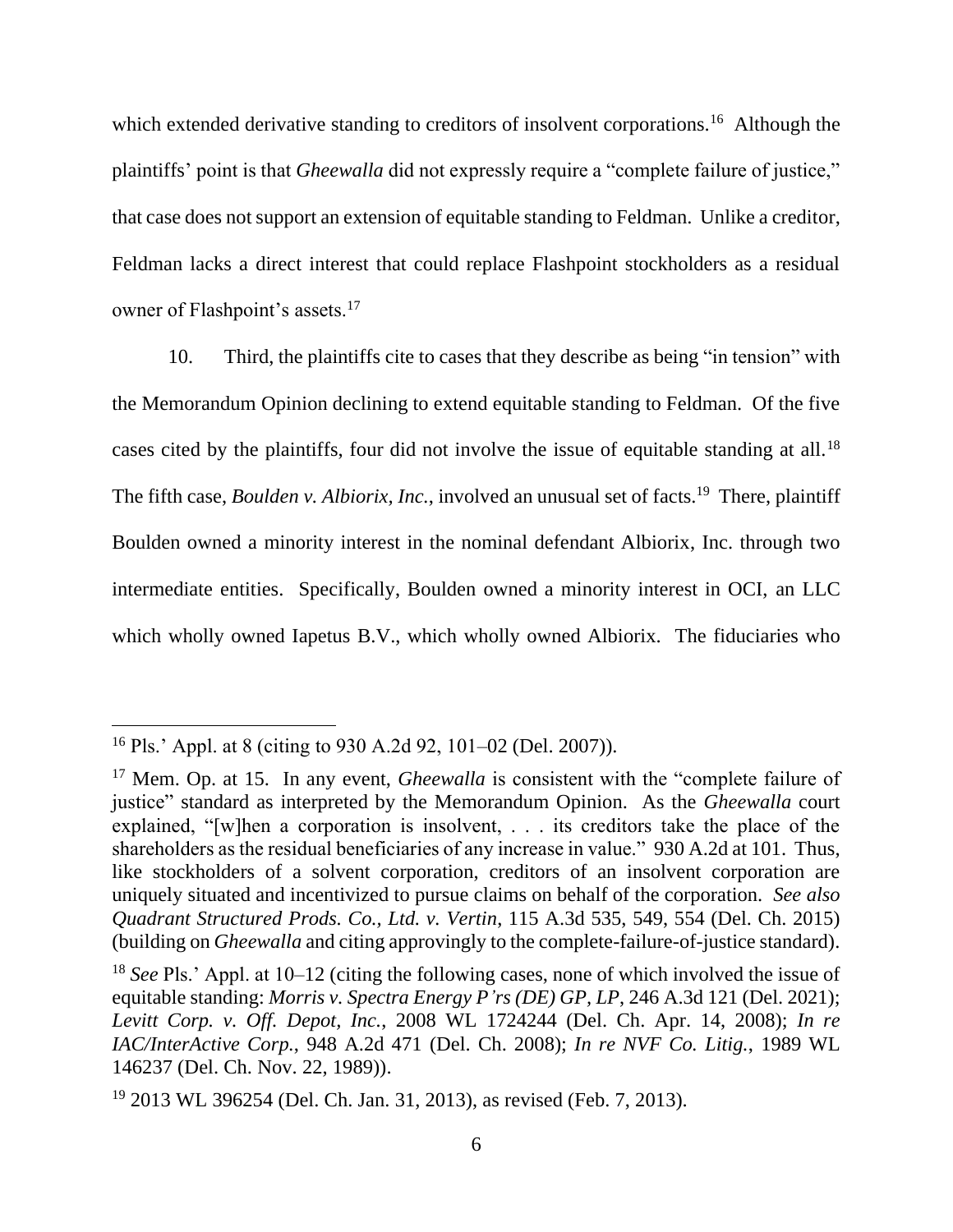allegedly breached their duties to Albiorix also comprised the board of Iapetus and were named defendants in the lawsuit. For this reason, Boulden argued that the only stockholder of Albiorix was not a viable derivative plaintiff, and that he should be granted equitable standing to pursue the claims.

11. The *Boulden* court rejected Boulden's plea for equitable standing, reasoning that the company's "interests  $\dots$  could be protected by non-party OCI."<sup>20</sup> The plaintiffs here argue that, by recognizing that OCI could protect Albiorix, the court recognized that OCI would have had equitable standing to pursue derivative claims on behalf of Albiorix. The plaintiffs further contend that OCI in *Boulden* is like Feldman here—a 100% owner of the stockholder of record, who should be granted equitable standing. But Boulden could just as easily stand for the conclusion that OCI did not require equitable standing. Rather, as 100% owner of Iapetus, OCI had the power to cause Iapetus to file a derivative suit on behalf of Albiorix. By contrast, in this case, SDF is not a 100% owner of Flashpoint and lacks such power. Feldman here is like the minority owner Boulden, and thus Feldman's request for equitable standing should be similarly denied.

12. Factor (C), which asks whether "[t]he question of law relates to the constitutionality, construction, or application of a statute of this State, which has not been, but should be, settled by this Court in advance of an appeal from a final order,"<sup>21</sup> supports certification. The defendants do not meaningfully dispute this point.<sup>22</sup> They argue that

<sup>20</sup> *Id.* at \*17.

<sup>&</sup>lt;sup>21</sup> Supr. Ct. R.  $42(b)$  (iii)(C).

<sup>22</sup> *See* Defs.' Opp'n at 12–13.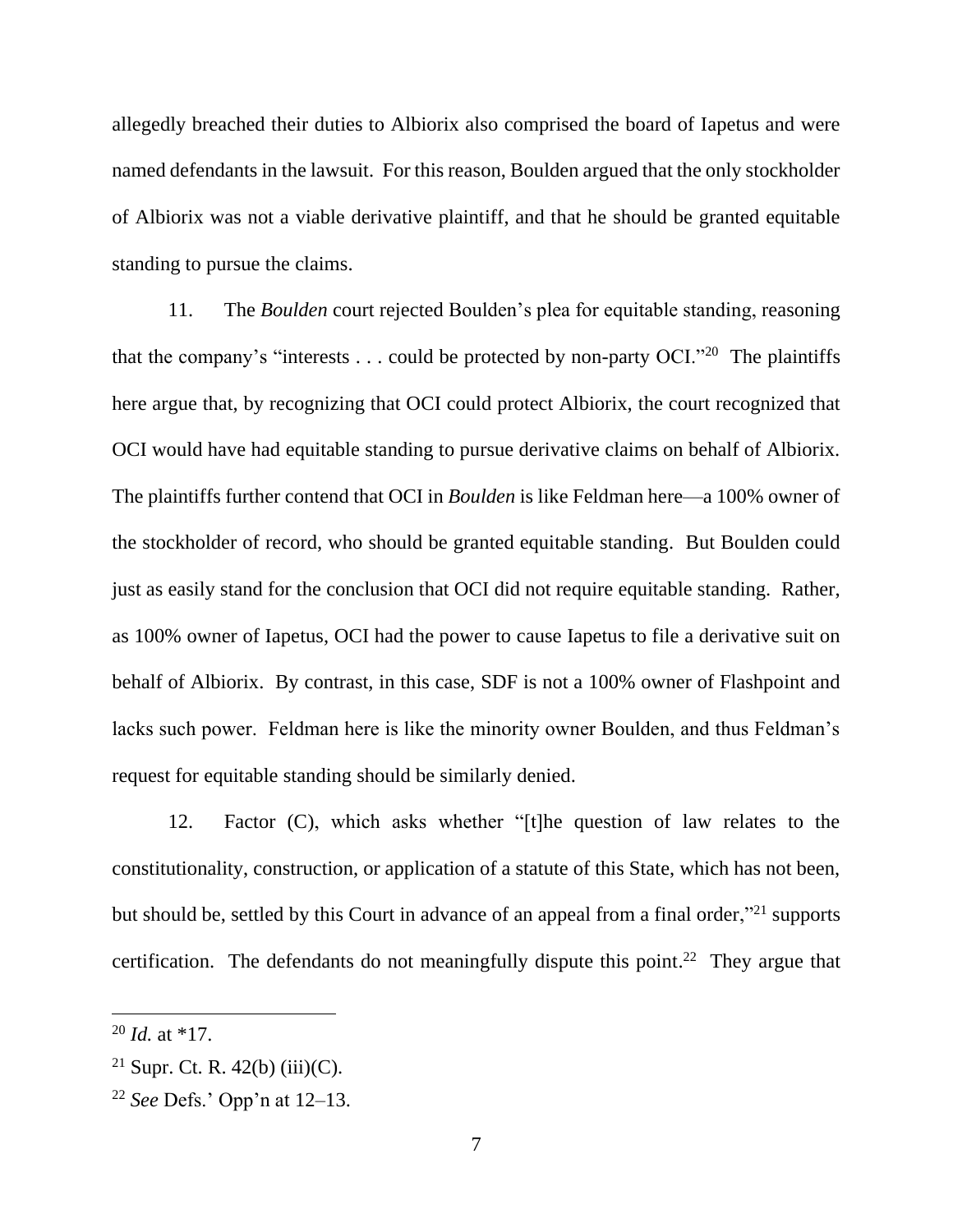"the 'constitutionality' or 'construction' of Section 327 is not at issue here," which is true. But Factor (C) also asks whether "[t]he question of law relates to the . . . *application* of a statute of this State,"<sup>23</sup> and the "application" of Section 327 is unquestionably at issue.

13. Factor (H), which asks whether "[r]eview of the interlocutory order may serve consideration of justice,"<sup>24</sup> is at best neutral. As to this factor, the plaintiffs argue that they began investigating potential misconduct at Flashpoint in 2015, sent four Section 220 requests between 2015 and 2016, and filed their initial complaint in October 2017.<sup>25</sup> Extensive discovery ensued in 2018 and 2019, resulting in the plaintiffs filing an amended complaint adding additional claims in December  $2020$ .<sup>26</sup> Having spent seven years investigating and litigating on behalf of injured stockholders, the plaintiffs are of the view that allowing a motion for summary judgment filed in 2021 to derail the bulk of their claims "would be a miscarriage of justice."<sup>27</sup> They further believe that they would benefit from an interlocutory appeal that clarifies whether "90% of their damages can be sustained on a derivative standing question of first impression."<sup>28</sup> No one can fault this logic.

14. Yet, if the allocation of plaintiffs' resources is a consideration under Factor (H), then so too is the allocation of defense and judicial resources. And permitting

<sup>&</sup>lt;sup>23</sup> Supr. Ct. R.  $42(b)(iii)(C)$  (emphasis added).

 $^{24}$  *Id.* 42(b)(iii)(H).

<sup>25</sup> Memo Op. at 13; *see also* Dkt. 1.

<sup>26</sup> Memo Op. at 13; *see also* Dkt. 84.

 $27$  Pls.' Appl. at 14.

<sup>28</sup> *Id.* at 13.